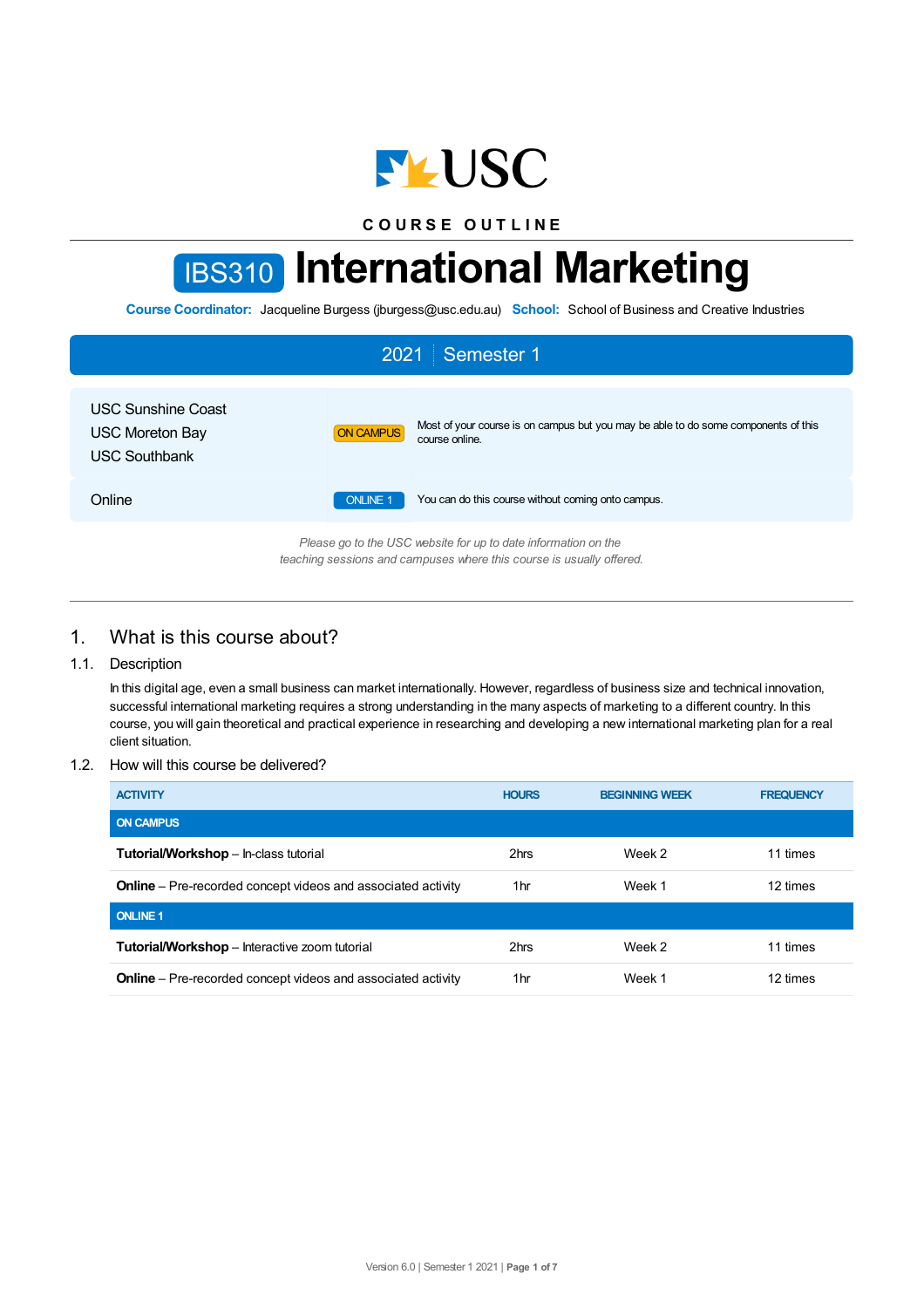## 1.3. Course Topics

Introduction to International Marketing Global Politics in International Marketing Social and Cultural Considerations in International Marketing The Global Trade Market Niche International Marketing Strategies Global International Marketing Strategies and International Marketing Research Market Entry Strategies Products and Branding in International Marketing International Distribution and Logistics International Marketing Communications Setting International Prices

# 2. What level is this course?

## 300 Level (Graduate)

Demonstrating coherence and breadth or depth of knowledge and skills. Independent application of knowledge and skills in unfamiliar contexts. Meeting professional requirements and AQF descriptors for the degree. May require pre-requisites where discipline specific introductory or developing knowledge or skills is necessary. Normally undertaken in the third or fourth full-time study year of an undergraduate program.

# 3. What is the unit value of this course?

12 units

# 4. How does this course contribute to my learning?

|                                                                   | <b>COURSE LEARNING OUTCOMES</b>                                                                                                                         | <b>GRADUATE QUALITIES MAPPING</b>                                      | PROFESSIONAL STANDARD MAPPING                                                                                                                              |
|-------------------------------------------------------------------|---------------------------------------------------------------------------------------------------------------------------------------------------------|------------------------------------------------------------------------|------------------------------------------------------------------------------------------------------------------------------------------------------------|
| On successful completion of this course, you<br>should be able to |                                                                                                                                                         | Completing these tasks successfully will<br>contribute to you becoming | Association to Advance Collegiate Schools of<br><b>Business</b>                                                                                            |
| (1)                                                               | Demonstrate knowledge and application<br>of key international marketing theories<br>and concepts to international marketing<br>situations.              | Knowledgeable                                                          | PC5 - Cultural Awareness<br>PC6 - Career-ready<br>PC6.2 - Discipline Knowledge                                                                             |
| $\mathbf{C}$                                                      | Demonstrate critical and creative thinking<br>to identify and solve international<br>marketing issues and arrive at practical,<br>innovative solutions. | Creative and critical thinker<br>Empowered                             | PC3 - Creative and Critical Thinking<br>PC3.1 - Problem Solving<br>PC6.2 - Discipline Knowledge                                                            |
| $\left( 3 \right)$                                                | Demonstrate advanced written<br>communication skills in a business<br>context.                                                                          | Empowered                                                              | PC1 - Communication<br>PC1.1 - Written Communication<br>PC6 - Career-ready                                                                                 |
| (4)                                                               | Demonstrate an appreciation of individual<br>differences, the capacity to empathise<br>and appreciate cultural differences.                             | Knowledgeable<br>Ethical                                               | PC4.1 - Social Responsibility and<br>Sustainability<br>PC5 - Cultural Awareness<br>PC5.1 - Diversity<br>PC6 - Career-ready<br>PC6.2 - Discipline Knowledge |
| 6                                                                 | Demonstrate disciplinary knowledge and<br>skills, which develop high personal and<br>professional standards.                                            | Knowledgeable<br>Empowered                                             | PC6 - Career-ready<br>PC6.2 - Discipline Knowledge                                                                                                         |

# 5. Am I eligible to enrol in this course?

Refer to the USC [Glossary](https://www.usc.edu.au/about/policies-and-procedures/glossary-of-terms-for-policy-and-procedures) of terms for definitions of "pre-requisites, co-requisites and anti-requisites".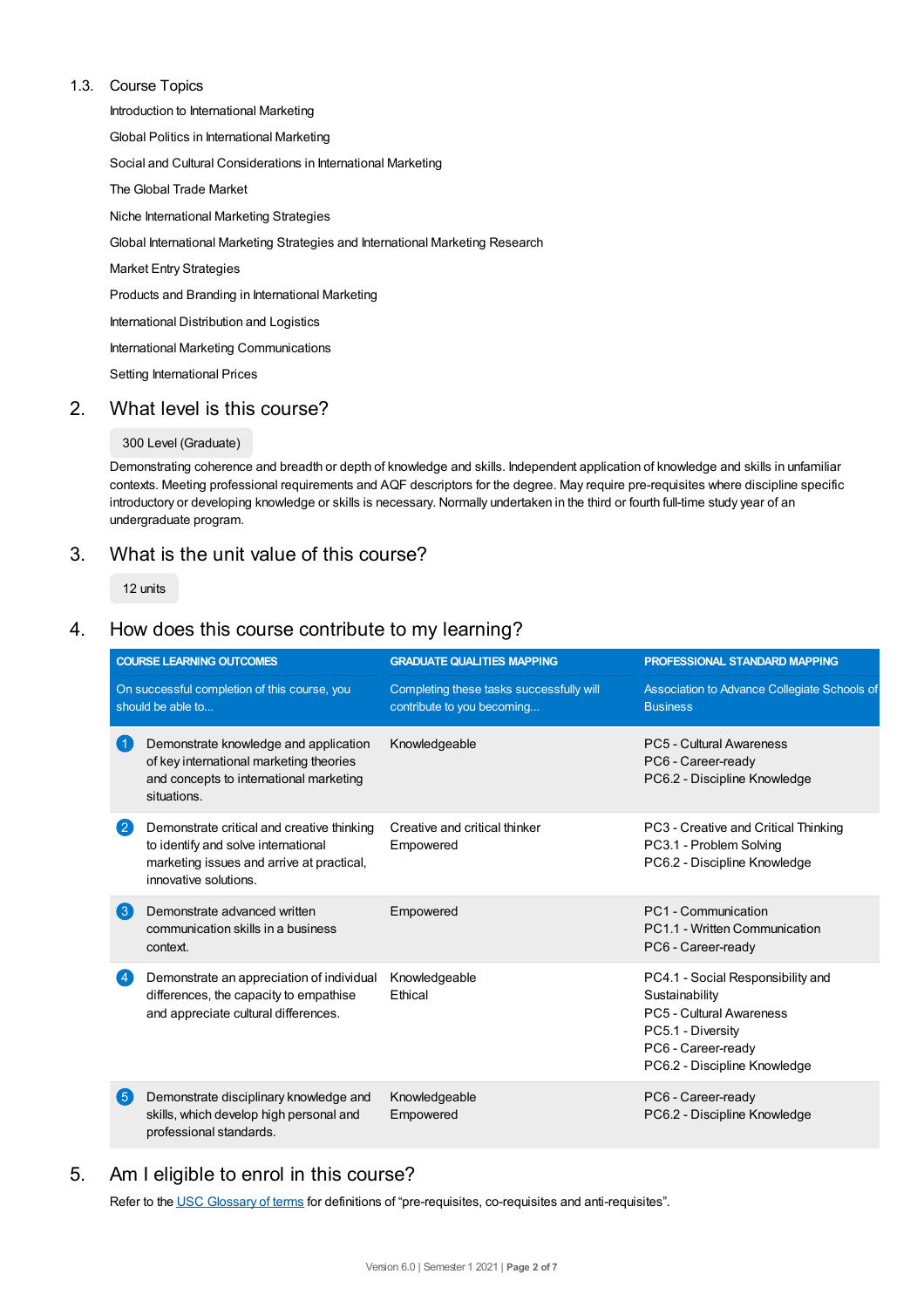## 5.1. Pre-requisites

BUS105

5.2. Co-requisites

Not applicable

5.3. Anti-requisites

Not applicable

## 5.4. Specific assumed prior knowledge and skills (where applicable)

Not applicable

# 6. How am I going to be assessed?

6.1. Grading Scale

Standard Grading (GRD)

High Distinction (HD), Distinction (DN), Credit (CR), Pass (PS), Fail (FL).

## 6.2. Details of early feedback on progress

Task 1 provides early summative feedback to students of their understanding of theoretical concepts. Tutorials commence in Week 2 and will also provide early formative feedback through activities and discussions.

6.3. Assessment tasks

| <b>DELIVERY</b><br><b>MODE</b> | <b>TASK</b><br>NO. | <b>ASSESSMENT</b><br><b>PRODUCT</b> | <b>INDIVIDUAL</b><br><b>OR GROUP</b> | <b>WEIGHTING</b><br>$\frac{9}{6}$ | <b>WHAT IS THE</b><br><b>DURATION /</b><br>LENGTH? | <b>WHEN SHOULD I SUBMIT?</b> | <b>WHERE SHOULD I</b><br><b>SUBMIT IT?</b>                      |
|--------------------------------|--------------------|-------------------------------------|--------------------------------------|-----------------------------------|----------------------------------------------------|------------------------------|-----------------------------------------------------------------|
| All                            |                    | <b>Written Piece</b>                | Individual                           | 20%                               | $1000$ words.                                      | Week 4                       | <b>Online Assignment</b><br>Submission with<br>plagiarism check |
| All                            | $\overline{2}$     | <b>Written Piece</b>                | Individual                           | 30%                               | 1000 words.                                        | Week 9                       | <b>Online Assignment</b><br>Submission with<br>plagiarism check |
| All                            | 3                  | Report                              | Individual                           | 50%                               | 30 slides.                                         | Week 13                      | <b>Online Assignment</b><br>Submission with<br>plagiarism check |

#### **All - Assessment Task 1:** International Marketing Blog Posts

| <b>GOAL:</b>     | Creatively apply international marketing theory by writing two blog posts of no more than 500 words each.                                                                                                                                                                                               |                                                                                                 |                                     |  |  |
|------------------|---------------------------------------------------------------------------------------------------------------------------------------------------------------------------------------------------------------------------------------------------------------------------------------------------------|-------------------------------------------------------------------------------------------------|-------------------------------------|--|--|
| <b>PRODUCT:</b>  | <b>Written Piece</b>                                                                                                                                                                                                                                                                                    |                                                                                                 |                                     |  |  |
| <b>FORMAT:</b>   | Based on recent international marketing trends related to cultural, political and economic forces, identify and report on how tw<br>issues have impacted on the practice of international marketing. The two blog posts must follow the blog post format. Please<br>see Blackboard for further details. |                                                                                                 |                                     |  |  |
| <b>CRITERIA:</b> | No.                                                                                                                                                                                                                                                                                                     |                                                                                                 | <b>Learning Outcome</b><br>assessed |  |  |
|                  |                                                                                                                                                                                                                                                                                                         | Identification and critical analysis of pertinent marketing issues in an international context. | 046                                 |  |  |
|                  | 2                                                                                                                                                                                                                                                                                                       | Demonstration of an understanding and application of international marketing concepts.          | 06                                  |  |  |
|                  | 3                                                                                                                                                                                                                                                                                                       | Application of an appropriate and professional blog format and communication skills.            | $\left(3\right)$                    |  |  |
|                  |                                                                                                                                                                                                                                                                                                         |                                                                                                 |                                     |  |  |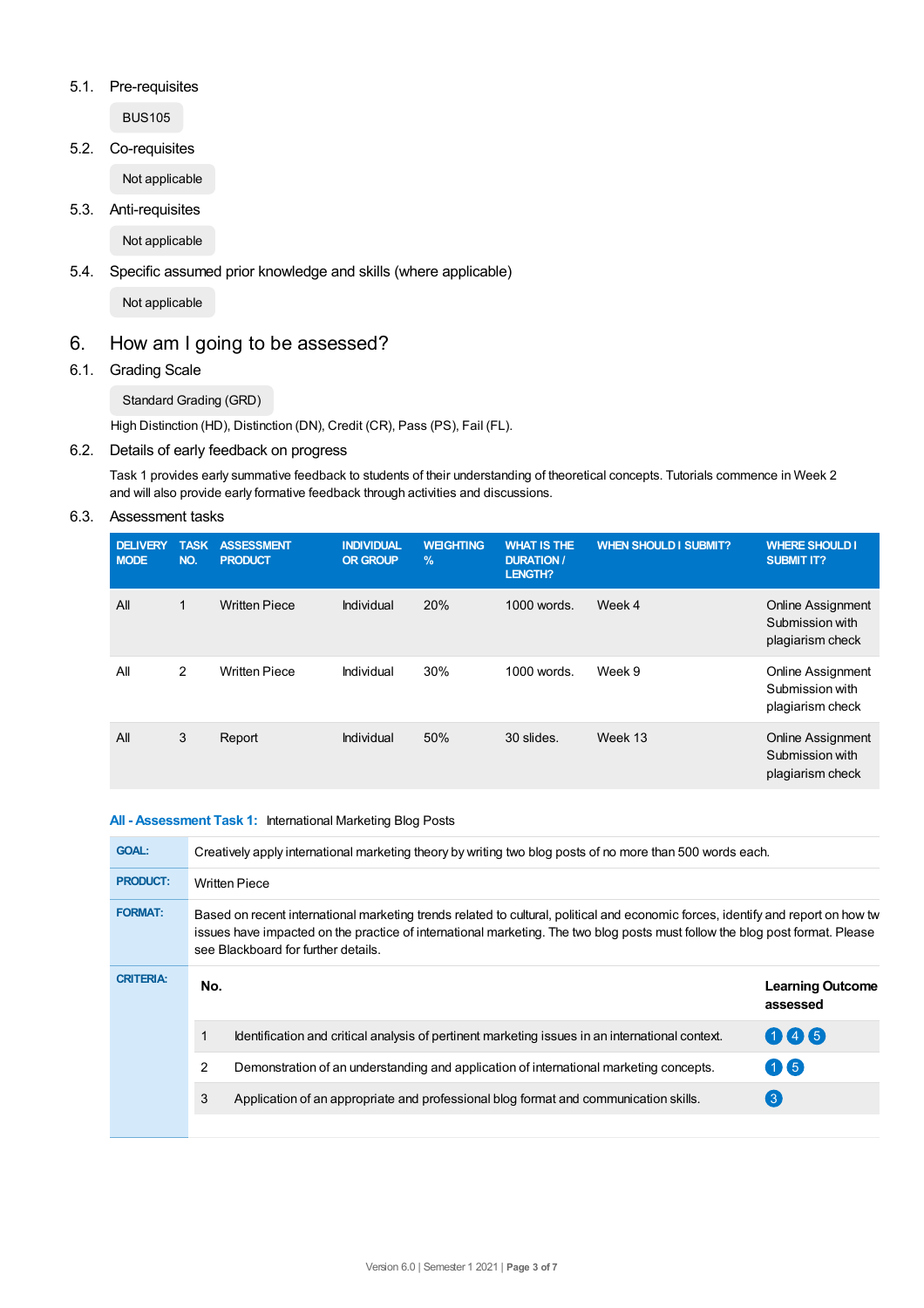| <b>GOAL:</b>     | Demonstrate knowledge of international marketing theory and practice through analysis and discussion of a case study.                                                                                                                                                                                                                                                                                                                                                                       |                                                                                                                                             |                                     |  |  |
|------------------|---------------------------------------------------------------------------------------------------------------------------------------------------------------------------------------------------------------------------------------------------------------------------------------------------------------------------------------------------------------------------------------------------------------------------------------------------------------------------------------------|---------------------------------------------------------------------------------------------------------------------------------------------|-------------------------------------|--|--|
| <b>PRODUCT:</b>  | <b>Written Piece</b>                                                                                                                                                                                                                                                                                                                                                                                                                                                                        |                                                                                                                                             |                                     |  |  |
| <b>FORMAT:</b>   | You will read and respond to the Task 2 case study on Blackboard. Further details are available on Blackboard.<br>This task is being used for measuring assurance of learning towards Association to Advance Collegiate Schools of Business<br>(AACSB) accreditation. The following Program Learning Objective will be assessed: Program Learning Objective 3.1 -<br>Demonstrate critical and creative thinking to identify and solve business problems and arrive at innovative solutions. |                                                                                                                                             |                                     |  |  |
|                  |                                                                                                                                                                                                                                                                                                                                                                                                                                                                                             |                                                                                                                                             |                                     |  |  |
| <b>CRITERIA:</b> | No.                                                                                                                                                                                                                                                                                                                                                                                                                                                                                         |                                                                                                                                             | <b>Learning Outcome</b><br>assessed |  |  |
|                  | 1                                                                                                                                                                                                                                                                                                                                                                                                                                                                                           | Identification and critical analysis of pertinent issues in an international marketing context.                                             | 0246                                |  |  |
|                  | 2                                                                                                                                                                                                                                                                                                                                                                                                                                                                                           | Knowledge of problem-solving and/or analytical processes in a business context.                                                             | 245                                 |  |  |
|                  | 3                                                                                                                                                                                                                                                                                                                                                                                                                                                                                           | Demonstrate critical thinking to develop and evaluate appropriate solutions to business<br>problems.                                        | 24                                  |  |  |
|                  | 4                                                                                                                                                                                                                                                                                                                                                                                                                                                                                           | Critical analysis of existing sources of secondary data and literature in the field.                                                        | 3                                   |  |  |
|                  | 5                                                                                                                                                                                                                                                                                                                                                                                                                                                                                           | Accuracy and presentation of written work including English expression, discipline-based<br>vocabulary, grammar, spelling, and punctuation. | $\left( 3\right)$                   |  |  |
|                  |                                                                                                                                                                                                                                                                                                                                                                                                                                                                                             |                                                                                                                                             |                                     |  |  |

#### **All - Assessment Task 3:** International Marketing Plan

| <b>GOAL:</b>     | Develop a deeper understanding of the theory and practice of international marketing by developing an international marketin<br>plan for a chosen client.                                                                                                                                                                                                                                                                               |                                                                                                                                               |                                     |  |  |  |
|------------------|-----------------------------------------------------------------------------------------------------------------------------------------------------------------------------------------------------------------------------------------------------------------------------------------------------------------------------------------------------------------------------------------------------------------------------------------|-----------------------------------------------------------------------------------------------------------------------------------------------|-------------------------------------|--|--|--|
| <b>PRODUCT:</b>  | Report                                                                                                                                                                                                                                                                                                                                                                                                                                  |                                                                                                                                               |                                     |  |  |  |
| <b>FORMAT:</b>   | The report will be presented as a PowerPoint presentation. Further details are available on Blackboard.<br>This task is being used for measuring assurance of learning towards Association to Advance Collegiate Schools of Business<br>(AACSB) accreditation. The following Program Learning Objective will be assessed: Program Learning Objective 1.1 -<br>Demonstrate effective written communication skills in a business context. |                                                                                                                                               |                                     |  |  |  |
| <b>CRITERIA:</b> | No.                                                                                                                                                                                                                                                                                                                                                                                                                                     |                                                                                                                                               | <b>Learning Outcome</b><br>assessed |  |  |  |
|                  | 1                                                                                                                                                                                                                                                                                                                                                                                                                                       | Analysis and interpretation of an international marketing opportunity and environment.                                                        | 006                                 |  |  |  |
|                  | 2                                                                                                                                                                                                                                                                                                                                                                                                                                       | Demonstrate critical and creative thinking to identify effective international marketing<br>proposals.                                        | 26                                  |  |  |  |
|                  | 3                                                                                                                                                                                                                                                                                                                                                                                                                                       | Organisation and structure of written content.                                                                                                | 3                                   |  |  |  |
|                  | 4                                                                                                                                                                                                                                                                                                                                                                                                                                       | Development and articulation of informed arguments.                                                                                           | 3                                   |  |  |  |
|                  | 5                                                                                                                                                                                                                                                                                                                                                                                                                                       | Referencing of sources of information used within the body of the document and in a reference<br>list using Harvard or APA referencing style. | 3                                   |  |  |  |
|                  | 6                                                                                                                                                                                                                                                                                                                                                                                                                                       | Accuracy and presentation of written work including English expression, discipline-based<br>vocabulary, grammar, spelling, and punctuation.   | $\left(3\right)$                    |  |  |  |
|                  |                                                                                                                                                                                                                                                                                                                                                                                                                                         |                                                                                                                                               |                                     |  |  |  |

# 7. Directed study hours

A 12-unit course will have total of 150 learning hours which will include directed study hours (including online if required), self-directed learning and completion of assessable tasks. Directed study hours may vary by location. Student workload is calculated at 12.5 learning hours per one unit.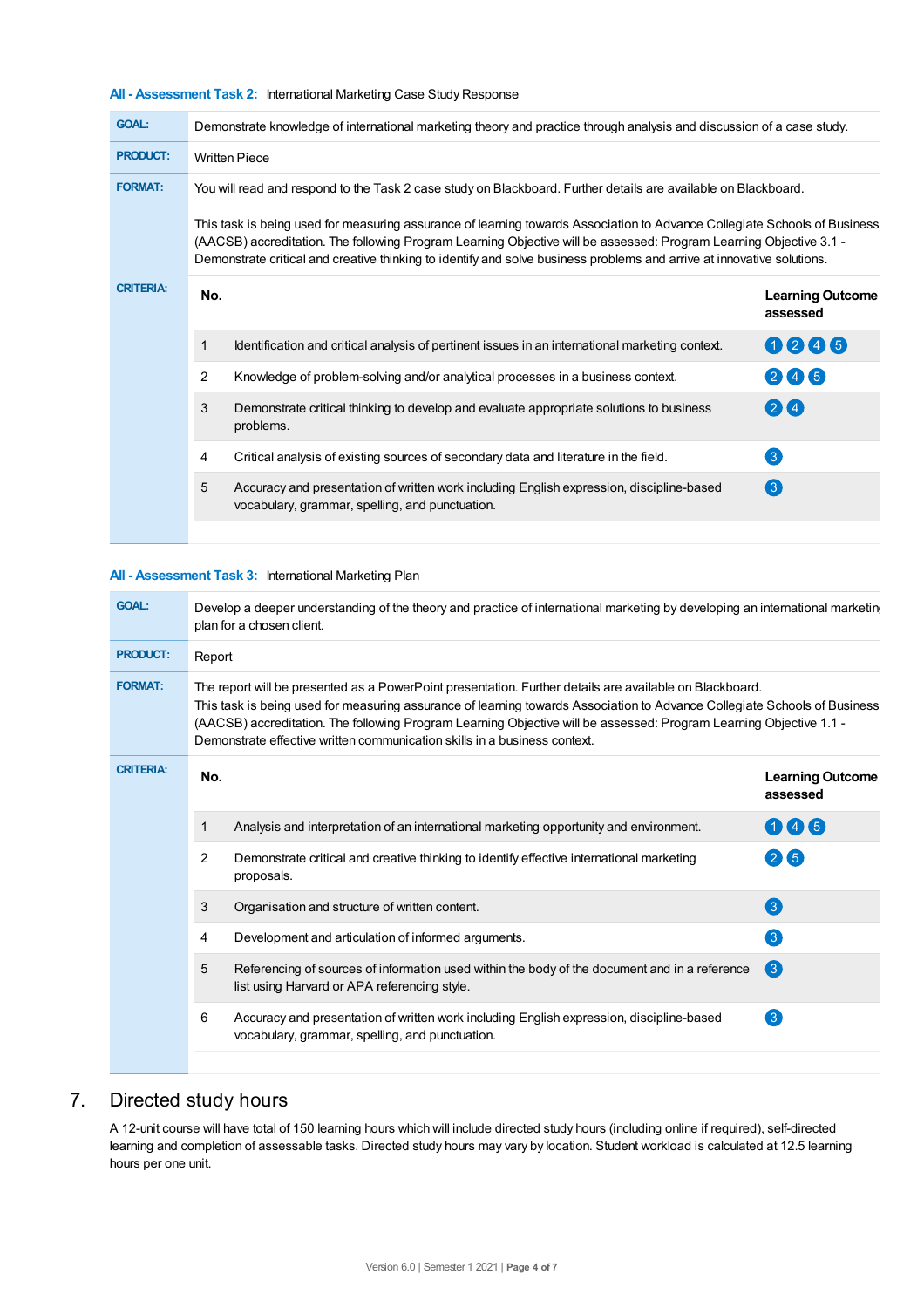#### 7.1. Schedule

| PERIOD AND TOPIC                                                                                 | <b>ACTIVITIES</b>                                                                           |
|--------------------------------------------------------------------------------------------------|---------------------------------------------------------------------------------------------|
| Week 1: Introduction to International Marketing                                                  | 1 hour of concept videos and associated activity<br>Zoom drop-in session                    |
| Week 2: Global Politics in International Marketing                                               | 1 hour of concept videos and associated activity<br>2 hour tutorial                         |
| Week 3: Social and Cultural Considerations in International<br>Marketing                         | 1 hour of concept videos and associated activity<br>2 hour tutorial                         |
| Week 4: The Global Trade Market                                                                  | 1 hour of concept videos and associated activity<br>2 hour tutorial                         |
| Week 5: Niche International Marketing Strategies                                                 | 1 hour of concept videos and associated activity<br>2 hour tutorial                         |
| Week 6: Global International Marketing Strategies and International<br><b>Marketing Research</b> | 1 hour of concept videos and associated activity<br>2 hour tutorial                         |
| Week 7: Market Entry Strategies                                                                  | 1 hour of concept videos and associated activity<br>2 hour tutorial                         |
| Week 8: Products and Branding in International Marketing                                         | 1 hour of concept videos and associated activity<br>2 hour tutorial<br>Zoom drop-in session |
| Week 9: International Distribution and Logistics                                                 | 1 hour of concept videos and associated activity<br>2 hour tutorial                         |
| Week 10: International Marketing Communications                                                  | 1 hour of concept videos and associated activity<br>2 hour tutorial                         |
| Week 11: Setting International Prices                                                            | 1 hour of concept videos and associated activity<br>2 hour tutorial                         |
| Week 12: Writing and Task 3 Workshop                                                             | 1 hour of concept videos and associated activity<br>2 hour tutorial                         |
| Week 13: Revision                                                                                | Zoom drop-in session                                                                        |

# 8. What resources do I need to undertake this course?

Please note: Course information, including specific information of recommended readings, learning activities, resources, weekly readings, etc. are available on the course Blackboard site– Please log in as soon as possible.

#### 8.1. Prescribed text(s) or course reader

Please note that you need to have regular access to the resource(s) listed below. Resources may be required or recommended.

| <b>REQUIRED?</b> | <b>AUTHOR</b>                                 |      | <b>YEAR TITLE</b>                                                           | <b>PUBLISHER</b> |
|------------------|-----------------------------------------------|------|-----------------------------------------------------------------------------|------------------|
| Reguired         | Isobel Doole, Robin<br>Lowe, Alexandra Kenyon | 2019 | International Marketing Strategy: Analysis, Development &<br>Implementation | Cengage          |

## 8.2. Specific requirements

You are required to complete ALL required reading prior to coming to class.

# 9. How are risks managed in this course?

Health and safety risks for this course have been assessed as low. It is your responsibility to review course material, search online, discuss with lecturers and peers and understand the health and safety risks associated with your specific course of study and to familiarise yourself with the University's general health and safety principles by reviewing the online [induction](https://online.usc.edu.au/webapps/blackboard/content/listContentEditable.jsp?content_id=_632657_1&course_id=_14432_1) training for students, and following the instructions of the University staff.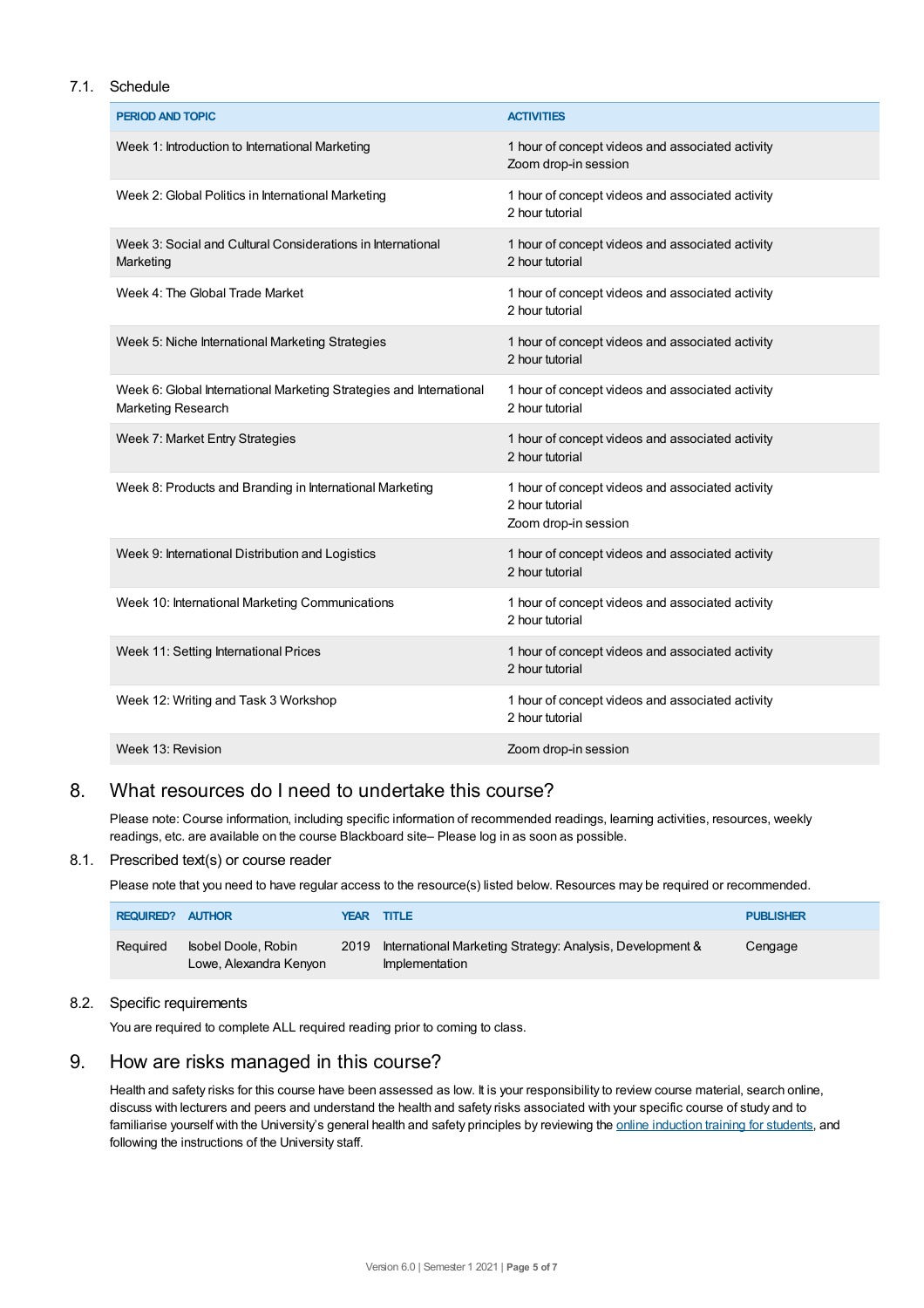# 10. What administrative information is relevant to this course?

#### 10.1. Assessment: Academic Integrity

Academic integrity is the ethical standard of university participation. It ensures that students graduate as a result of proving they are competent in their discipline. This is integral in maintaining the value of academic qualifications. Each industry has expectations and standards of the skills and knowledge within that discipline and these are reflected in assessment.

Academic integrity means that you do not engage in any activity that is considered to be academic fraud; including plagiarism, collusion or outsourcing any part of any assessment item to any other person. You are expected to be honest and ethical by completing all work yourself and indicating in your work which ideas and information were developed by you and which were taken from others. You cannot provide your assessment work to others.You are also expected to provide evidence of wide and critical reading, usually by using appropriate academic references.

In order to minimise incidents of academic fraud, this course may require that some of its assessment tasks, when submitted to Blackboard, are electronically checked through SafeAssign. This software allows for text comparisons to be made between your submitted assessment item and all other work that SafeAssign has access to.

#### 10.2. Assessment: Additional Requirements

Eligibility for Supplementary Assessment

Your eligibility for supplementary assessment in a course is dependent of the following conditions applying:

The final mark is in the percentage range 47% to 49.4% The course is graded using the Standard Grading scale You have not failed an assessment task in the course due to academic misconduct

#### 10.3. Assessment: Submission penalties

Late submission of assessment tasks may be penalised at the following maximum rate:

- 5% (of the assessment task's identified value) per day for the first two days from the date identified as the due date for the assessment task.

- 10% (of the assessment task's identified value) for the third day - 20% (of the assessment task's identified value) for the fourth day and subsequent days up to and including seven days from the date identified as the due date for the assessment task.

- A result of zero is awarded for an assessment task submitted after seven days from the date identified as the due date for the assessment task. Weekdays and weekends are included in the calculation of days late. To request an extension you must contact your course coordinator to negotiate an outcome.

#### 10.4. Study help

For help with course-specific advice, for example what information to include in your assessment, you should first contact your tutor, then your course coordinator, if needed.

If you require additional assistance, the Learning Advisers are trained professionals who are ready to help you develop a wide range of academic skills. Visit the [Learning](https://www.usc.edu.au/current-students/student-support/academic-and-study-support/learning-advisers) Advisers web page for more information, or contact Student Central for further assistance: +61 7 5430 2890 or [studentcentral@usc.edu.au](mailto:studentcentral@usc.edu.au).

#### 10.5. Wellbeing Services

Student Wellbeing provide free and confidential counselling on a wide range of personal, academic, social and psychological matters, to foster positive mental health and wellbeing for your academic success.

To book a confidential appointment go to [Student](https://studenthub.usc.edu.au/) Hub, email [studentwellbeing@usc.edu.au](mailto:studentwellbeing@usc.edu.au) or call 07 5430 1226.

#### 10.6. AccessAbility Services

Ability Advisers ensure equal access to all aspects of university life. If your studies are affected by a disability, learning disorder mental health issue, , injury or illness, or you are a primary carer for someone with a disability or who is considered frail and aged, [AccessAbility](https://www.usc.edu.au/learn/student-support/accessability-services/documentation-requirements) Services can provide access to appropriate reasonable adjustments and practical advice about the support and facilities available to you throughout the University.

To book a confidential appointment go to [Student](https://studenthub.usc.edu.au/) Hub, email [AccessAbility@usc.edu.au](mailto:AccessAbility@usc.edu.au) or call 07 5430 2890.

#### 10.7. Links to relevant University policy and procedures

For more information on Academic Learning & Teaching categories including:

- Assessment: Courses and Coursework Programs
- Review of Assessment and Final Grades
- Supplementary Assessment
- Administration of Central Examinations
- Deferred Examinations
- Student Academic Misconduct
- Students with a Disability

Visit the USC website: <http://www.usc.edu.au/explore/policies-and-procedures#academic-learning-and-teaching>